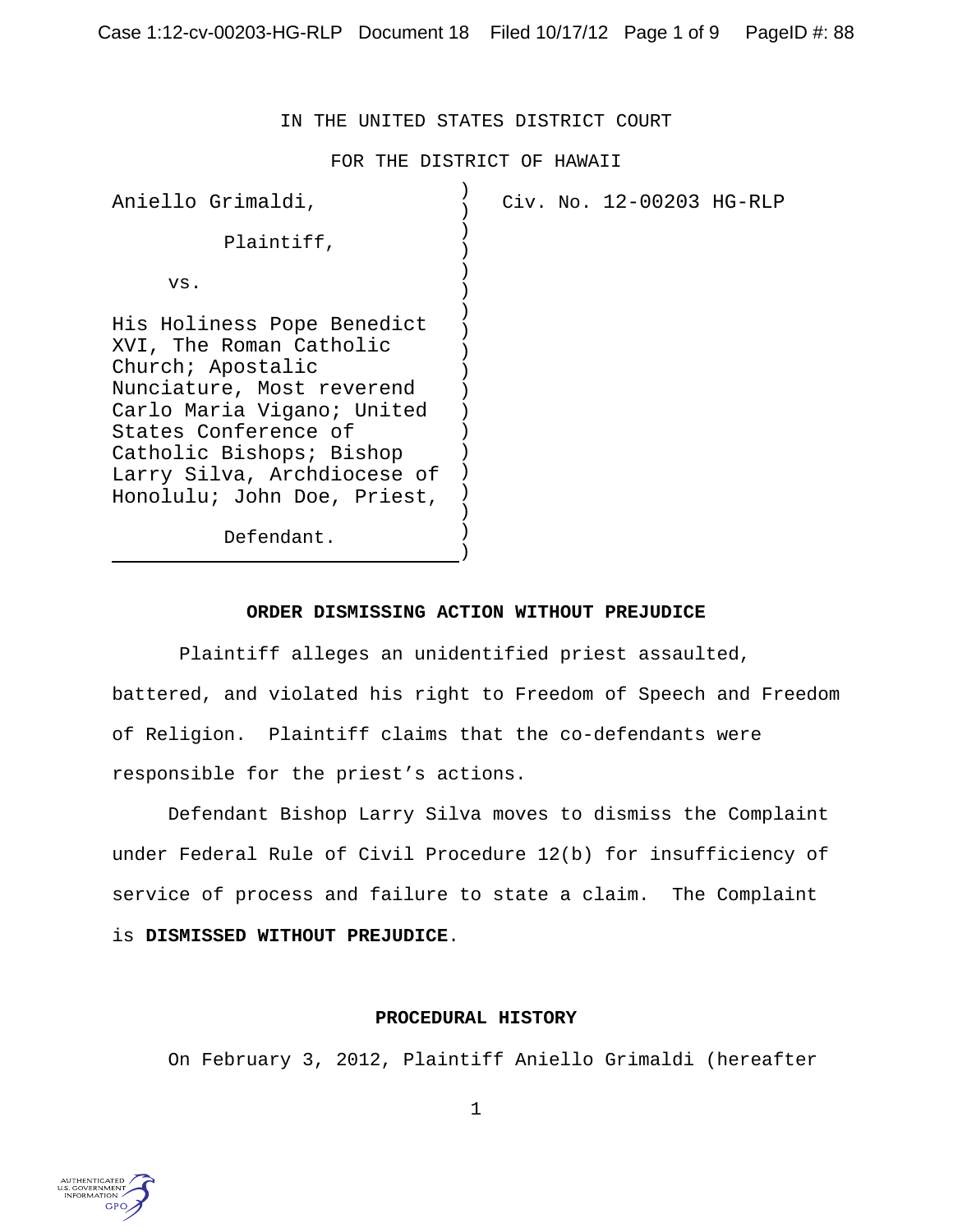"Plaintiff Grimaldi"), proceeding *pro se*, filed a Complaint in the United States District Court, Southern District of New York against Defendants His Holiness Pope Benedict XVI, The Roman Catholic Church, Apostalic Nunciature, Most reverend Carlo Maria Vigano, United States Conference of Catholic Bishops, Bishop Larry Silva, Archdiocese of Honolulu, and John Doe Priest. (Doc. 1).

On February 14, 2012, venue was transferred to this Court pursuant to a Transfer Order. (Doc. 3).

On July 11, 2012, Defendant Bishop Larry Silva (hereafter "Defendant Bishop Silva") filed "DEFENDANT BISHOP LARRY SILVA'S MOTION TO DISMISS COMPLAINT FILED ON FEBRUARY 3, 2012" (hereafter "Motion to Dismiss") (Doc. 8).

On July 12, 2012, this Court entered a Minute Order and elected to rule upon the Motion to Dismiss without a hearing pursuant to Local Rule 7.2(d). (Doc. 9). The Court set July 25, 2012 as Plaintiff's deadline to file any Opposition to the Motion to Dismiss.

On July 30, 2012, Plaintiff Grimaldi requested a continuance to respond to the Motion to Dismiss because he stated he did not receive a copy of the Motion. (Doc. 12).

On July 31, 2012, the Court entered a Minute Order extending Plaintiff's deadline to file any Opposition to the Motion to Dismiss to August 24, 2012. At the request of Plaintiff, the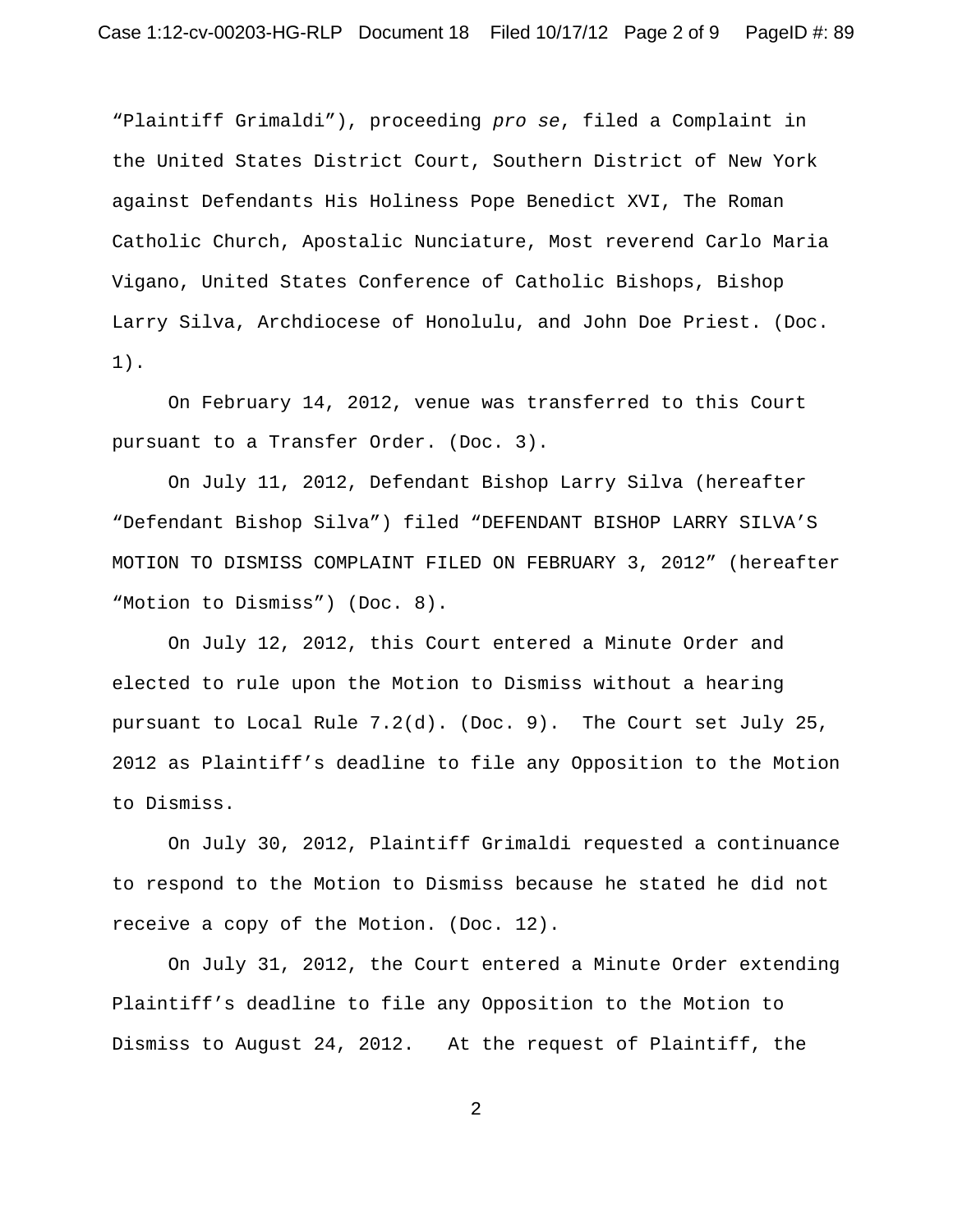Court also amended Plaintiff's address and sent a copy of the Motion to that address. (Doc. 13).

Plaintiff did not comply with the Court's July 31, 2012 Order and has not filed an Opposition to the Motion to Dismiss.

On August 2, 2012, a Status Conference was held before the Magistrate Judge. Plaintiff Grimaldi did not appear in person or by telephone at the Status Conference.

On September 27, 2012, a Rule 16 Scheduling Conference was held before the Magistrate Judge. Plaintiff Grimaldi did not appear in person or by telephone at the Scheduling Conference.

### **BACKGROUND**

The Complaint states Plaintiff Grimaldi attended a Sunday Mass service at St. Augustine Church By The Sea located in Honolulu, Hawaii. (Complaint at ¶ a). Although Plaintiff alleges that he attended the Mass Service on or about February 4, 2012 or on February 12, 2012,  $(id.)$ , the Complaint was filed on February 3, 2012 in the Southern District of New York.

Plaintiff Grimaldi states he made a comment to a priest while receiving communion during the Mass Service. (Id. at  $\P$  c). Plaintiff alleges the priest responded by grabbing his right arm without permission and later evicted him from the church. (Id. at ¶ d, f). Plaintiff claims the priest's actions were an assault and battery and violated Plaintiff's right to Freedom of Speech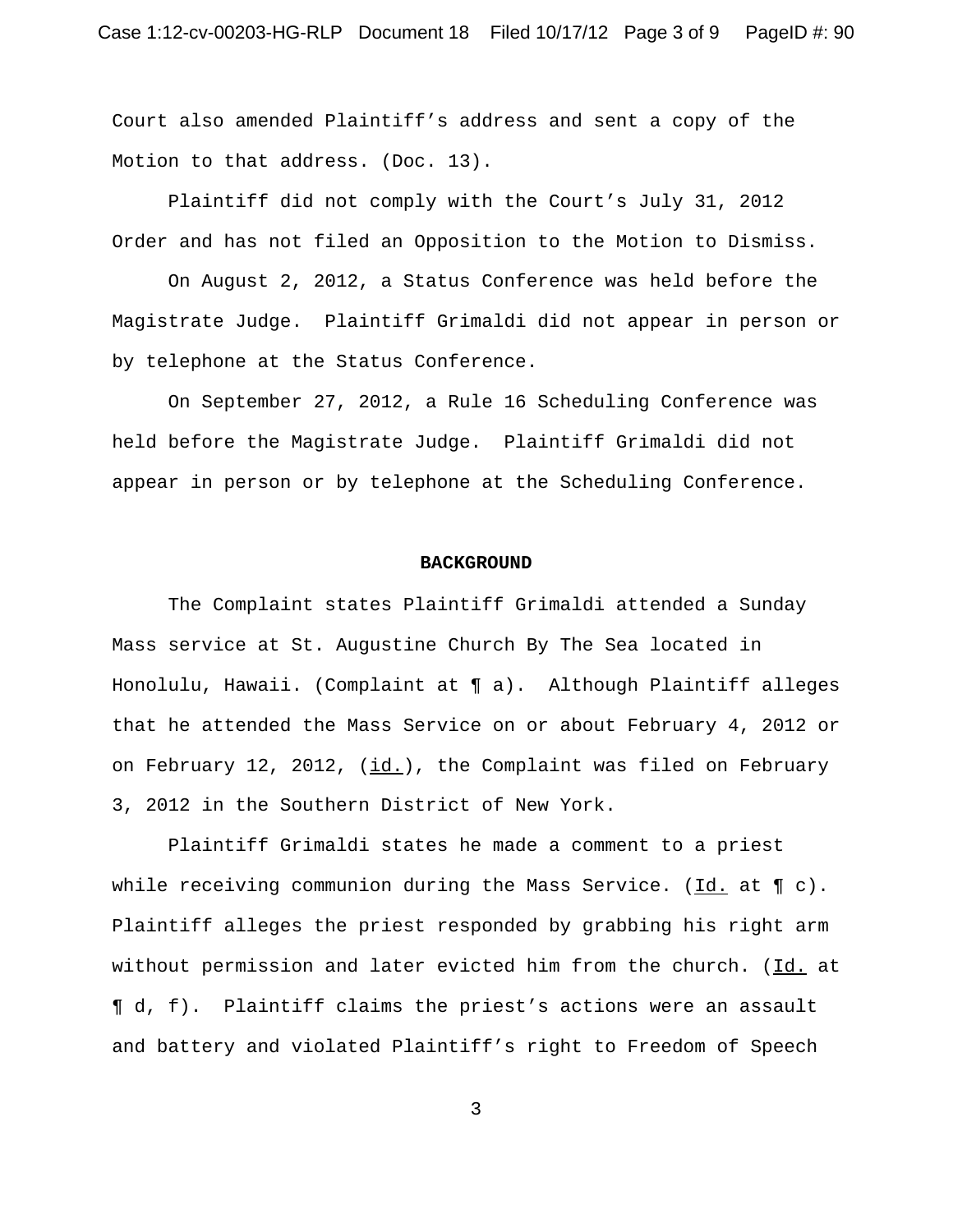and Freedom of Religion. (Id.) Plaintiff maintains that the codefendants are responsible for the priest's actions. (Id. at  $\P$ h). Defendant Bishop Silva moves to dismiss the Complaint.

## **STANDARD OF REVIEW**

## **I. Insufficiency of Service of Process**

A challenge to service of process may be made by motion to dismiss under Federal Rule of Civil Procedure 12(b)(5) for defects in the manner of service or insufficient service of process.

Federal Rule of Civil Procedure 4(m) provides that the plaintiff is responsible for the service of the complaint and summons within 120 days after the filing of the complaint. Rule 4 requires plaintiff to provide copies of the summons and complaint to the person effecting service. Fed. R. Civ. P.  $4(c)(1)$ .

Rule 4(l) of the Federal Rule of Civil Procedure states that "[u]nless service is waived, proof of service must be made to the court . . . by the server's affidavit." Fed. R. Civ. P. 4(l).

# **II. Lack of Prosecution**

Federal Rule of Civil Procedure 41(b) provides that a "dismissal under this subdivision (b) and any dismissal not under this rule - except one for lack of jurisdiction, improper venue,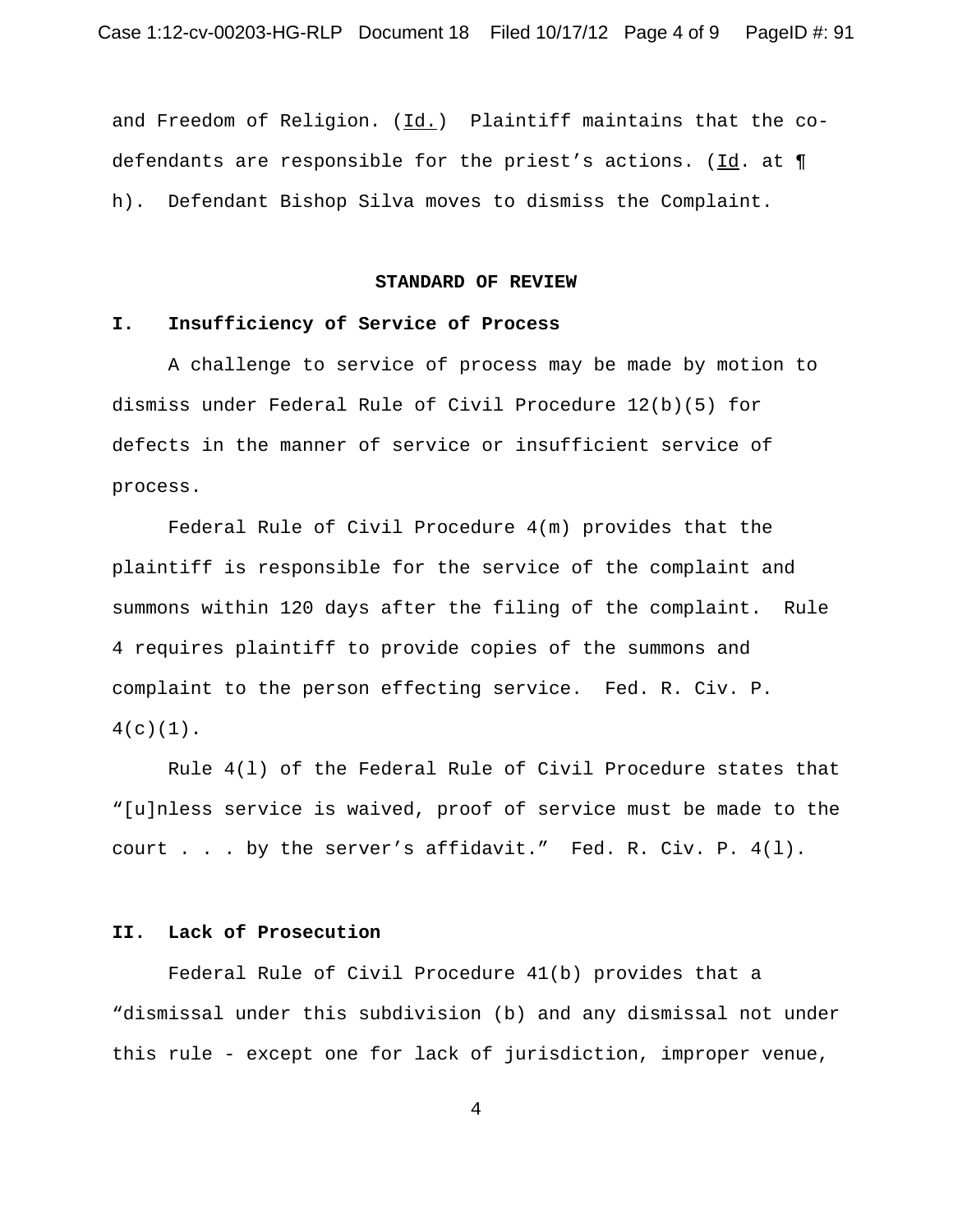or failure to join a party under [Federal Rule of Civil Procedure] 19 - operates as an adjudication on the merits." Fed. R. Civ. P. 41(b). Rule 41(b) grants district courts the authority to *sua sponte* dismiss actions for failure to prosecute or for failure to comply with court orders. Pagano v. OneWest Bank, F.S.B., CV 11-00192 DAE-RLP, 2012 WL 74034, at \*6 (D. Haw. Jan. 10, 2012)(citing Link v. Wabash R.R. Co., 370 U.S. 626, 629–31 (1962) ("The power to invoke this sanction is necessary in order to prevent undue delays in the disposition of pending cases and to avoid congestion in the calendars of the District Courts.").

A district court must weigh five factors to determine whether to dismiss a case for lack of prosecution: (1) the public's interest in expeditious resolution of litigation; (2) the court's need to manage its docket; (3) the risk of prejudice to the defendant; (4) the public policy favoring the disposition of cases on their merits; and (5) the availability of less drastic sanctions. Bautista v. Los Angeles County, 216 F.3d 837, 841 (9th Cir. 2000).

#### **ANALYSIS**

### **I. Plaintiff Has Failed to Serve Any Defendant**

The Complaint was filed on February 3, 2012. Plaintiff Grimaldi was required to accomplish service by June 3, 2012.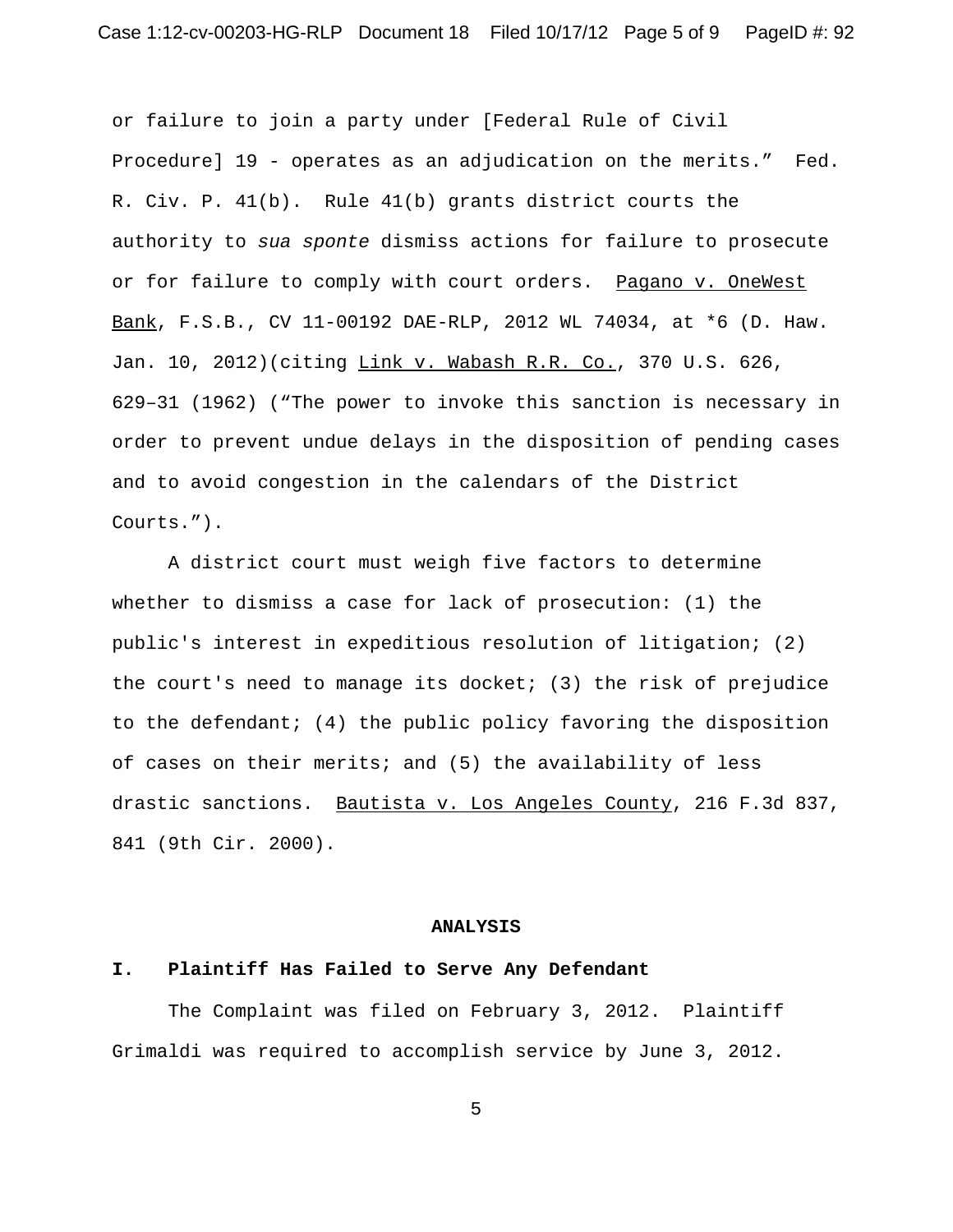Plaintiff has not filed any certificates of service as to any defendant, as required by Federal Rule of Civil Procedure 4. He has failed to properly effect service by the Rule  $4(m)$ deadline.

# **A. Defendant Bishop Silva's Motion to Dismiss for insufficiency of service of process**

Defendant Bishop Silva moves to dismiss the Complaint because Plaintiff Grimaldi has not complied with Federal Rule of Civil Procedure 4.

Federal Rule of Civil Procedure 4(e) governs service upon individuals within a judicial district of the United States. It states:

(A) delivering a copy of the summons and of the complaint to the individual personally;

(B) leaving a copy of each at the individual's dwelling or usual place of abode with someone of suitable age and discretion who resides there; or

(C) delivering a copy of each to an agent authorized by appointment or by law to receive service of process.

Fed. R. Civ. P. 4(e)(2).

Rule 4(e) also allows for an individual to be served "following state law for serving a summons in an action brought in courts of general jurisdiction in the state where the district court is located or where service is made." Fed. R. Civ. P. 4(e)(1). Hawaii Rule of Civil Procedure 4 mandates service of an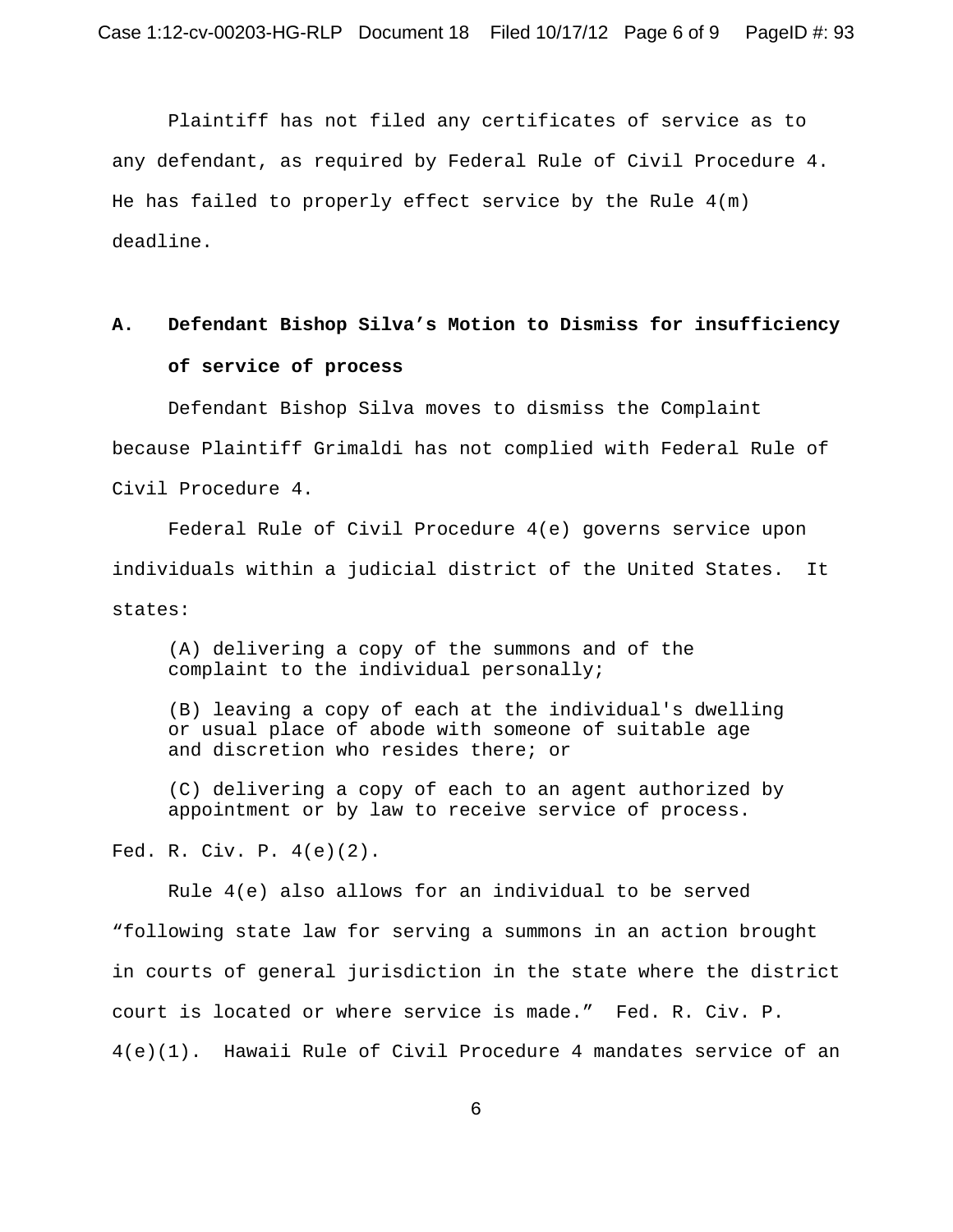individual in precisely the same manner as Federal Rule of Civil Procedure  $4(e)(2)$ . See Haw. R. Civ. P. 4.

Plaintiff Grimaldi was required to serve Bishop Larry Silva personally, at his home, or on an agent authorized by law to accept service for him. The only evidence of service is provided by Defendant Bishop Silva who states Plaintiff attempted to serve him by sending a copy of the Complaint and Summons by regular United States mail. Plaintiff did not file a certificate of service in connection with his attempted service on Defendant Bishop Silva. Plaintiff Grimaldi failed to meet the service requirements prescribed by Federal Rule of Civil Procedure 4(e). Stanley v. Goodwin, 475 F. Supp. 2d 1026, 1034-35 (D. Haw. 2006).

# **B. Plaintiff Grimaldi has not requested an extension of time for service.**

The deadline for service of the Complaint was June 3, 2012. Federal Rule of Civil Procedure 4(m) permits a court to extend the time for service if the plaintiff shows good cause for the failure. Plaintiff Grimaldi has not requested an extension of time for service.

 Plaintiff Bishop Silva's Motion to Dismiss the Complaint is **GRANTED**.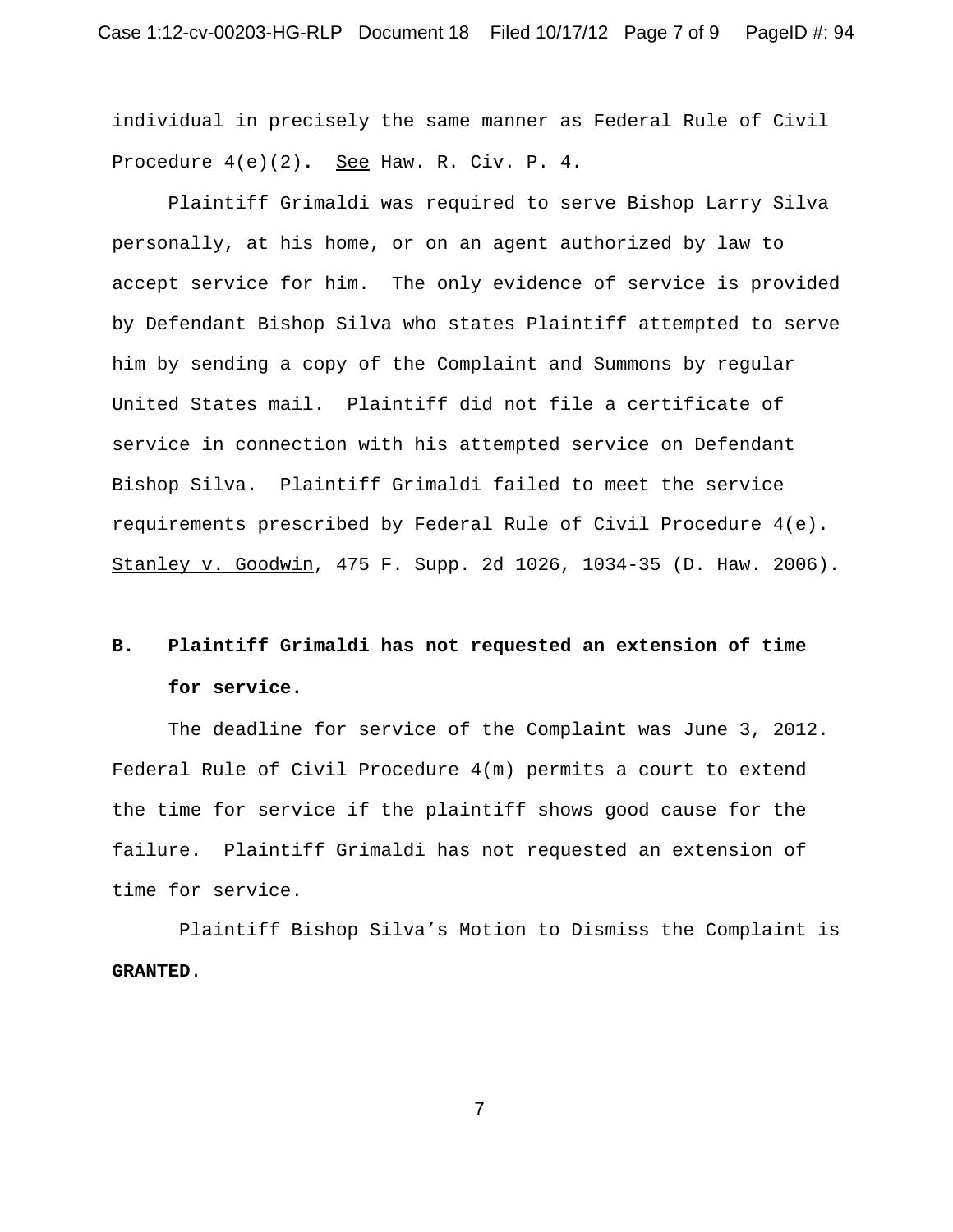## **II. Lack of Prosecution**

It is necessary to weigh five factors to determine if a case should be dismissed for lack of prosecution: (1) the public's interest in expeditious resolution of litigation; (2) the court's need to manage its docket; (3) the risk of prejudice to the defendant; (4) the public policy favoring the disposition of cases on their merits; and (5) the availability of less drastic sanctions. Bautista v. Los Angeles County, 216 F.3d 837, 841 (9th Cir. 2000).

The Federal Rule of Civil Procedure 4(m) service deadline passed on June 3, 2012 and Plaintiff Grimaldi has not filed a certificate of service as to any of the defendants, nor has he requested an extension to effect service. Plaintiff did not file an Opposition to the Motion to Dismiss. He also failed to appear at the August 2, 2012 Status Conference and the September 27, 2012 Rule 16 Scheduling Conference, and has not filed a Rule 16 Scheduling Conference Statement. Little or no discovery has been undertaken. Public policy favors disposition of a case on the merits. The Court finds that dismissal of Plaintiff's Complaint without prejudice is appropriate.

The Court finds it unnecessary to address the allegation in the Motion to Dismiss that Plaintiff failed to state a claim.

The Complaint is **DISMISSED WITHOUT PREJUDICE**.